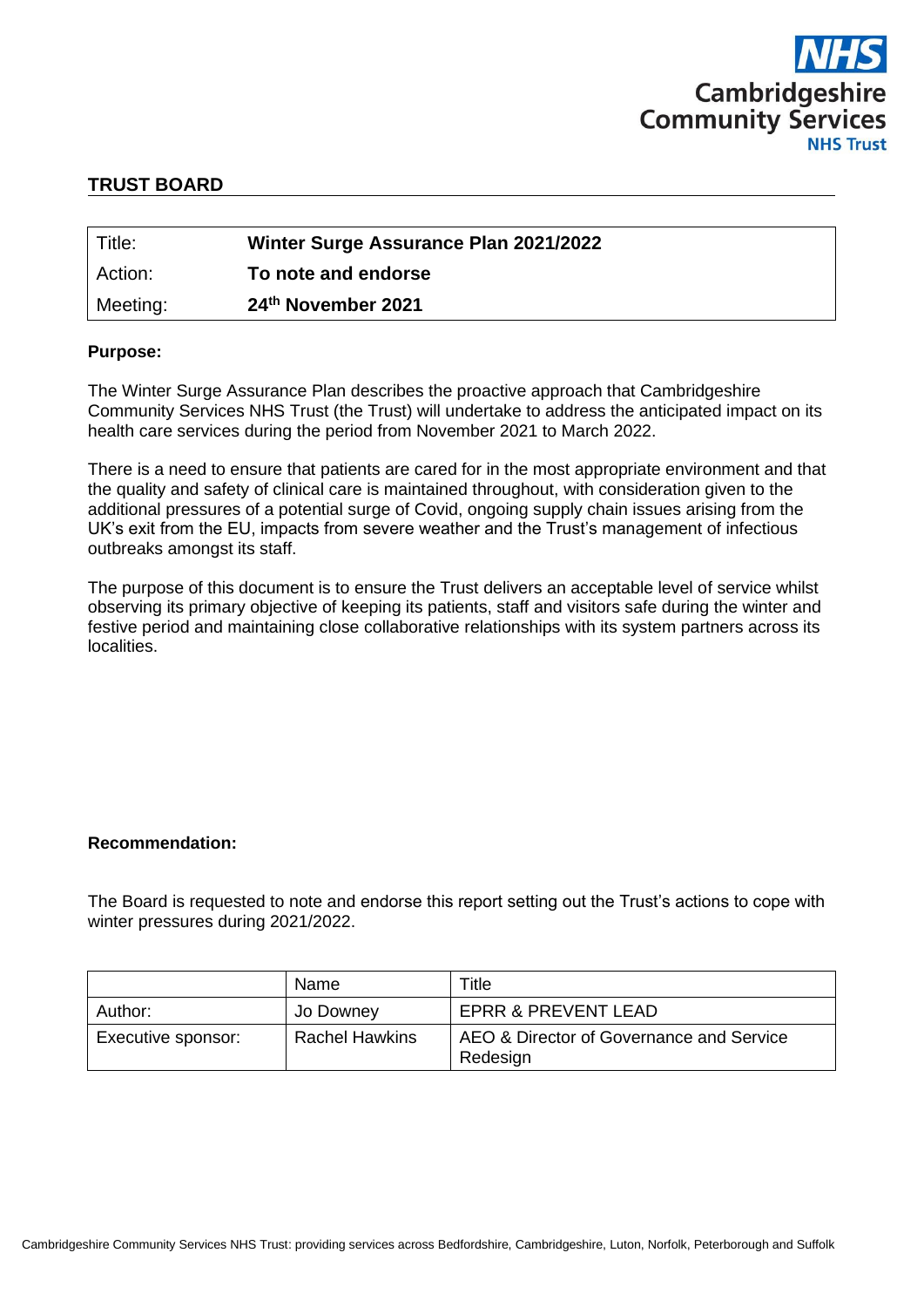## **Trust Objectives**

| <b>Objective</b>              | How the report supports achievement of the Trust<br>objectives:                                                                                                                                                                                                                                                                                                                                     |  |  |  |  |
|-------------------------------|-----------------------------------------------------------------------------------------------------------------------------------------------------------------------------------------------------------------------------------------------------------------------------------------------------------------------------------------------------------------------------------------------------|--|--|--|--|
| Provide outstanding care      | Effective winter planning is required to ensure that the<br>Trust is adequately prepared for the predicted rise in<br>unscheduled care demand. This will support the<br>delivery of timely and safe care to our service users.                                                                                                                                                                      |  |  |  |  |
| Collaborate with others       | The Trust's Winter Assurance aims to enhance<br>collaborative working between NHS Trusts at both a<br>local and regional level as well as other Category 1 & 2<br>service providers across the Local Resilience Fora.<br>This promotes a supportive and consistent approach to<br>winter planning and its anticipated demands on system<br>wide capacity.                                           |  |  |  |  |
| Be an excellent employer      | The Trust's commitment to promote safety by<br>encouraging its staff and the communities it serves to<br>access the Covid and Flu vaccinations programmes,<br>respectively.                                                                                                                                                                                                                         |  |  |  |  |
| Be a sustainable organisation | This paper by addressing the impact of Covid surges<br>and severe weather has provided business continuity<br>solutions which support the Trust's sustainability<br>portfolio. For example, the planning to operate remotely<br>and face to face can reduce travel time and therefore<br>increase both environmental sustainability and<br>decrease the need to travel for certain frontline staff. |  |  |  |  |

## **Trust risk register**

Risk 3426 and BAF risks 3165, 3164, 3260, 3370, 3337, 3424, 2915, 3254, 3184, 3227 & 3120

### **Legal and Regulatory requirements:**

In accordance with regulatory guidance ancillary to the Civil Contingencies Act 2004 and supporting NHS England guidance.

### **Previous Papers:**

| Title:                              | <b>Date Presented:</b> |
|-------------------------------------|------------------------|
| Winter Planning Assurance 2020/2021 | November 2020          |

### **Diversity and Inclusion implications:**

| <b>Objective</b>                                                                                                                                                          | How the report supports achievement of<br>objectives:                                                                                                                                                                                                                                                   |
|---------------------------------------------------------------------------------------------------------------------------------------------------------------------------|---------------------------------------------------------------------------------------------------------------------------------------------------------------------------------------------------------------------------------------------------------------------------------------------------------|
| To support the development of a Trust wide<br>Anti-Racism Strategy and Organisational<br>Development Plan.                                                                | N/A                                                                                                                                                                                                                                                                                                     |
| To introduce reverse mentoring into all our in-<br>house management and leadership<br>development programmes, to promote diverse<br>leadership through lived experiences. | N/A                                                                                                                                                                                                                                                                                                     |
| We will measure the impact of our virtual clinical<br>platforms, ensuring that they are fully accessible<br>to the diverse communities we serve.                          | A BAME Mass Vaccination Cell was set up by<br>the EPRR lead to address vaccine hesitancy in<br>the local BAME communities the Trust serves.<br>This resulted in our social media project work<br>used for further cascade by our Local Heath<br>Resilience Partners across Norfolk &<br>Cambridgeshire. |